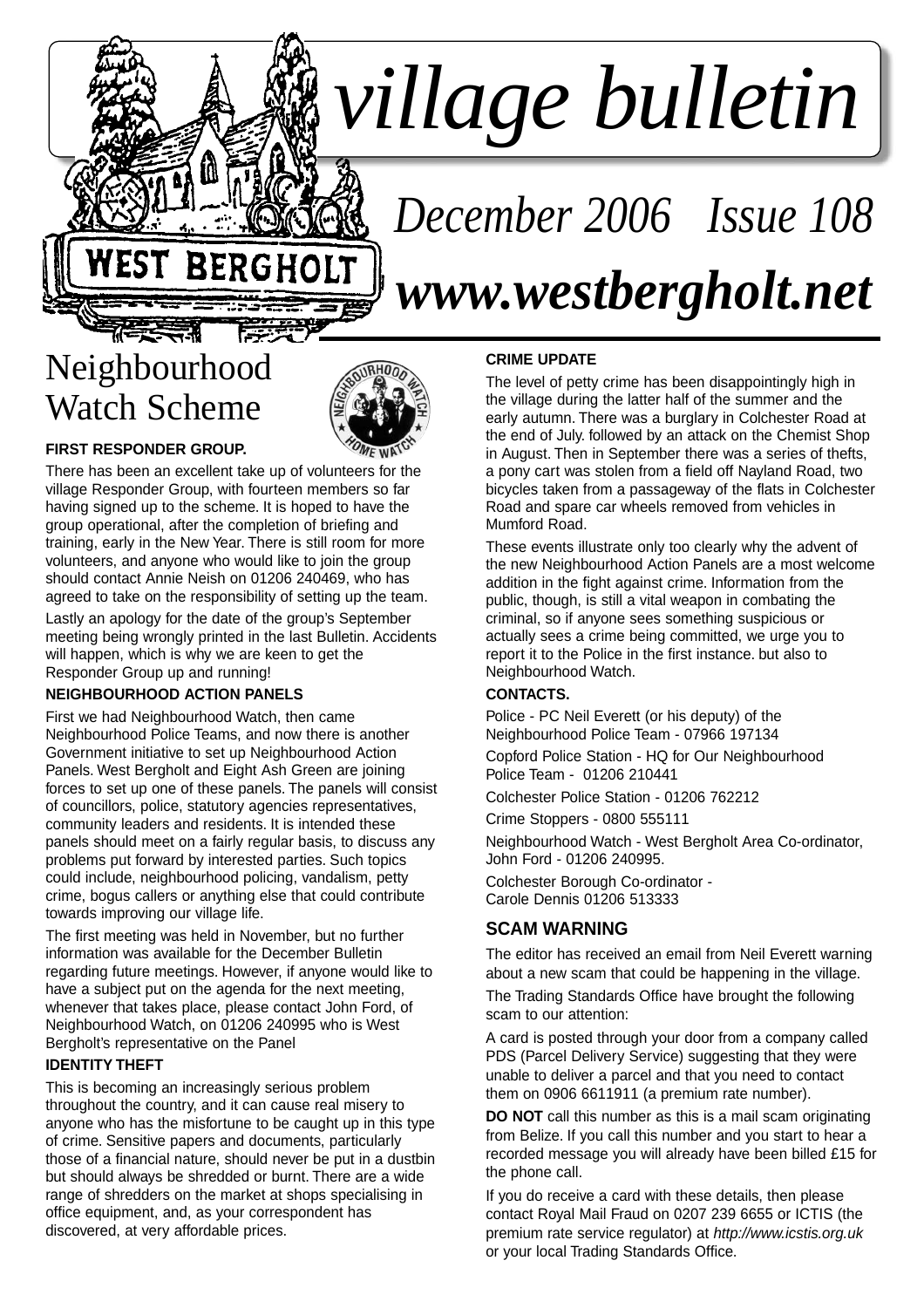# the village bulletin *information*

**PROVIDED BY THE PARISH COUNCIL OF WEST BERGHOLT**

#### **Chairman**

Mr J Gili-Ross 67 Mumford Road, West Bergholt

242 236



#### **Vice-Chairman**

Mr R W Tyrell Gray Gables, 8a Colchester Road West Bergholt 240 016

#### PARISH COUNCILLORS

| Mr B M Colbron | 82 Mumford Road      | $\mathbf{r}$ | 240 297      |
|----------------|----------------------|--------------|--------------|
| Mr P S Johnson | 135 Chapel Road      | $\mathbf{r}$ | 241 114      |
| Mr A P Savage  | 6 Garling Walk       | $\mathbf{r}$ | 242 015      |
| Mr D Short     | 60 Albany Road       | $\mathbf{r}$ | 241 715      |
| Mr P Sleigh    |                      | $\mathbf{r}$ | 07973 841104 |
| Mr C Stevenson | 74 Mumford Road      | $\mathbf{r}$ | 241 708      |
| Mr H Stone     | Vindens, Chapel Lane | $\mathbf{r}$ | 241 026      |

#### PARISH WORKING COMMITTEES

| Environment | Mr Johnson, Mr Colbron, Mr Sleigh, Mr Stevenson, Mr Stone                |
|-------------|--------------------------------------------------------------------------|
|             | Finance & General Purpose Mr Savage, Mr Gili-Ross, Mr Johnson, Mr Tyrell |
| Hall        | Mr Tyrell, Mr Colbron, Mr Sleigh, Mr Short                               |
| Planning    | Mr Tyrell, Mr Savage                                                     |

#### BOROUGH COUNCILLORS

| Cllr. Jill Tod<br>Cllr. Dennis Willetts | cllr.jill.tod@colchester.gov.uk<br>dennis.willetts@btinternet.com | ☎<br>☎ | 574 896 |  |
|-----------------------------------------|-------------------------------------------------------------------|--------|---------|--|
| CLERK TO THE PARISH COUNCIL             |                                                                   |        |         |  |

#### CLERK TO THE PARISH COUNCIL

Mrs Val Walsom **17 Armoury Road, CO6 3JN 149** 240 149 The Parish Clerk is available for Parish business at any reasonable time, but in particular on Tuesday evenings.

#### ORPEN HALL ADMINISTRATOR

Mrs J Mayhew  $\sim$  240 694 The Administrator is available to deal with enquiries at any reasonable time. Bookings should be made at the Hall on Thursdays between 7pm and 8pm. Please use the old side entrance.

#### SOME USEFUL NUMBERS Police 210 441 or 211 680 or 762 212 In an emergency dial 999 Doctor **Surgery - 2 Erle Havard Road 241 137** Pharmacy Chapel Road **240 352** Post Office **Chapel Road (Half day Saturday)** 240 355 St Mary's Church Rev. C Horseman, The Rectory, Ivy Lodge Road, Gt. Horkesley  $\approx$  271 242 Methodist Church Mrs. Ros Hollingsworth, The Manse, Chapel Lane **18 240 098** News Correspondent Mrs J Hunns, The Laurels, Firmins Court **240 712** 240 712 (for Essex County Standard & The East Anglian Daily Times) - submissions for news items to be in 2 weeks prior to publication. Email address for News Correspondent allanhunns@aol.com 1

The village bulletin is funded by the Parish Council as part of a community service. It is issued quarterly and distributed to every household in the Parish. The views expressed do not necessarily reflect those of the Parish Council.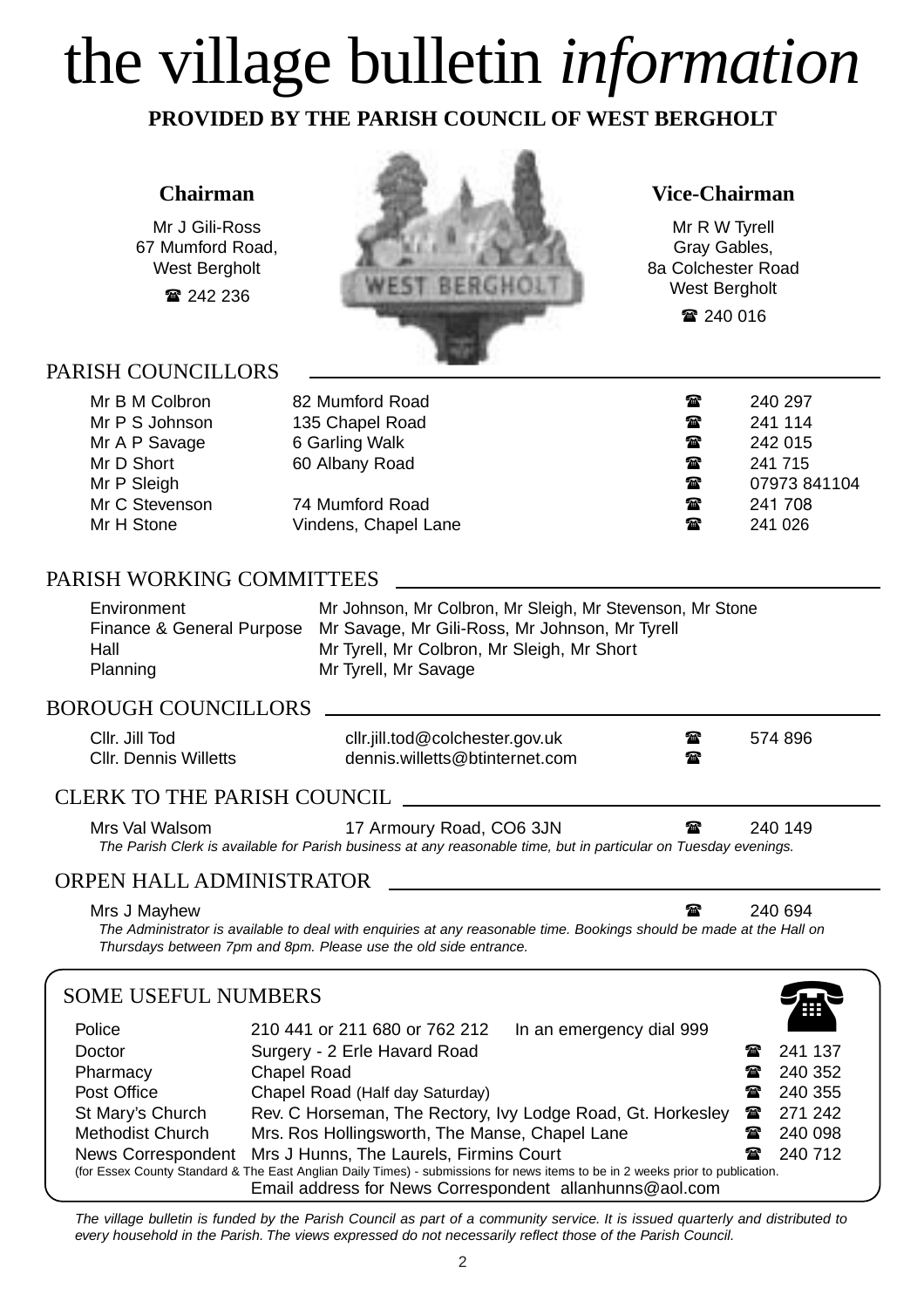## Friends of Hillhouse Wood



Seasonal management work by Friends of Hillhouse Wood's volunteers has resumed under the direction of David Bull and special attention is being paid to footpath maintenance. Urgent attention is also being given to the removal of dead wood from elms that have suffered from Dutch Elm disease. The disease is spreading and threatening the colony of white-letter Hairstreak butterflies, the larvae of which feed on elm leaves. There will also be coppicing of some elm and wych elm trees as a further precautionary measure against disease spread.

The top pond in the wood close to the main entrance has become heavily overgrown with reed mace and some willow and sallow scrub. Clearance work has been delayed owing to the fact that Simon Leatherdale, the Forestry Commission officer who had initially been approached to undertake the work was now unable to help and alternative arrangements will have to be explored.

Ian Rose, Colchester Natural History Society's fungi expert conducted a fungus foray on October 10. Despite the rain, more than 40 species were found, the commonest beingred-cracking bolete. The most spectacular fungus was a fine specimen of Hen-of-the-Woods, a large bracket fungus parasitic on oak. A full list of species found by Ian will be available at the Friends' annual meeting on December 13 in the main hall of the Orpen Hall. The speaker after the AGM is Dr Ted Benton, Chairman of Colchester Natural History Society, an expert on dragonflies and author of a national book on bumblebees. Ted will talk, with slides, on the dragonflies and damselflies of Essex. He has just completed a book on the dragonflies of Essex with John Dobson.

Philip Smith and I will lead a winter birds walk in and near the wood on Sunday, January 7, 2007. Meet at the old church at 10.00am (weather permitting), Please wear warm clothing and stout footwear or wellies.

Darren Tansley, mammals recorder for Colchester Natural History Society who is on the Friends committee, reports finding trails of badgers while surveying in the wood. Darren will probably be organising a mammals event for the wood in the spring.

Reports on the wood's wildlife will be presented at the AGM in December and copies will be available.

Joe Firmin

#### \*\*\*\*\*\*\*\*\*\*\*\*\*

The Editor would like to apologize to Annie Neish and the Neighbour Watch for the wrong meeting date published in the last Bulletin. This was due to a translation problem at the copy stage of putting the Bulletin together. I hope it did not stop interested people going to this worthwhile project.

### West Bergholt Concert Band



#### **Happy Holidays!**

As always, the band will be wrapping up another successful year with the traditional village Christmas Concert at St Mary's (Saturday December 16th at 7:30pm). We've got a cracker of a programme, featuring some brand new Christmas pieces (Little Saint Nick, Ukrainian Bell Carol, Carol Of The Drum) as well as our favourite Christmas classics (Irving Berlin's White Christmas, Leroy Anderson's Christmas Festival). We'll also be serving up a selection of non-festive stocking fillers (Satchmo!, Suite From The Nutcracker, The Wizard Of Oz), plus one or two amusing surprises.

Before we pulled on our Santa Hats, the Colchester Royal Grammar School joined us for a concert to promote the joys of music to young players, whilst also raising over £500 for Cancer Research. The band's concerts this year have now raised over £2000 for charities including St Helena Hospice, Muscular Dystrophy, Multiple Sclerosis and Headway…so no wonder the band are already fully booked for 2007! We start the year with our fifth annual concert for Muscular Dystrophy on Saturday 17th March at St Botolphs Colchester, followed by another joint concert with our friends "The Sweeting Swing Band" on Sunday March 25th at Clacton's Westcliff Theatre. Details of all of our concerts are on the band's website (www.wbcb.org) and will also appear in the Village Bulletin in the New Year.

All of the band members get a huge amount of enjoyment out of the band, and it's really not fair that some of you are missing out…so if you play a woodwind or brass instrument, you really must come along! Anyone can join Training Band or Concert Band, and new members are always made to feel welcome. The band is above all a fun place to make music amongst a great bunch of players, so if you want to join, either have a look at the band website or give Graham a call on 01206 824157.

Finally…on behalf of the band…we look forward to seeing you at our Christmas Concert for what is always a fun and enjoyable evening, and wish you a Happy Christmas and a wonderful 2007.

#### **Library Times**

The Mobile Library visits the village every Tuesday. The stops and times for West Bergholt are:

| Orpen Hall                               | $14.00 - 14.20$ |
|------------------------------------------|-----------------|
| Erle Havard Road                         | $14.30 - 15.10$ |
| Queens Road                              | $15.30 - 16.00$ |
| Corner of Spring Lane<br>and Chapel Lane | $16.05 - 17.30$ |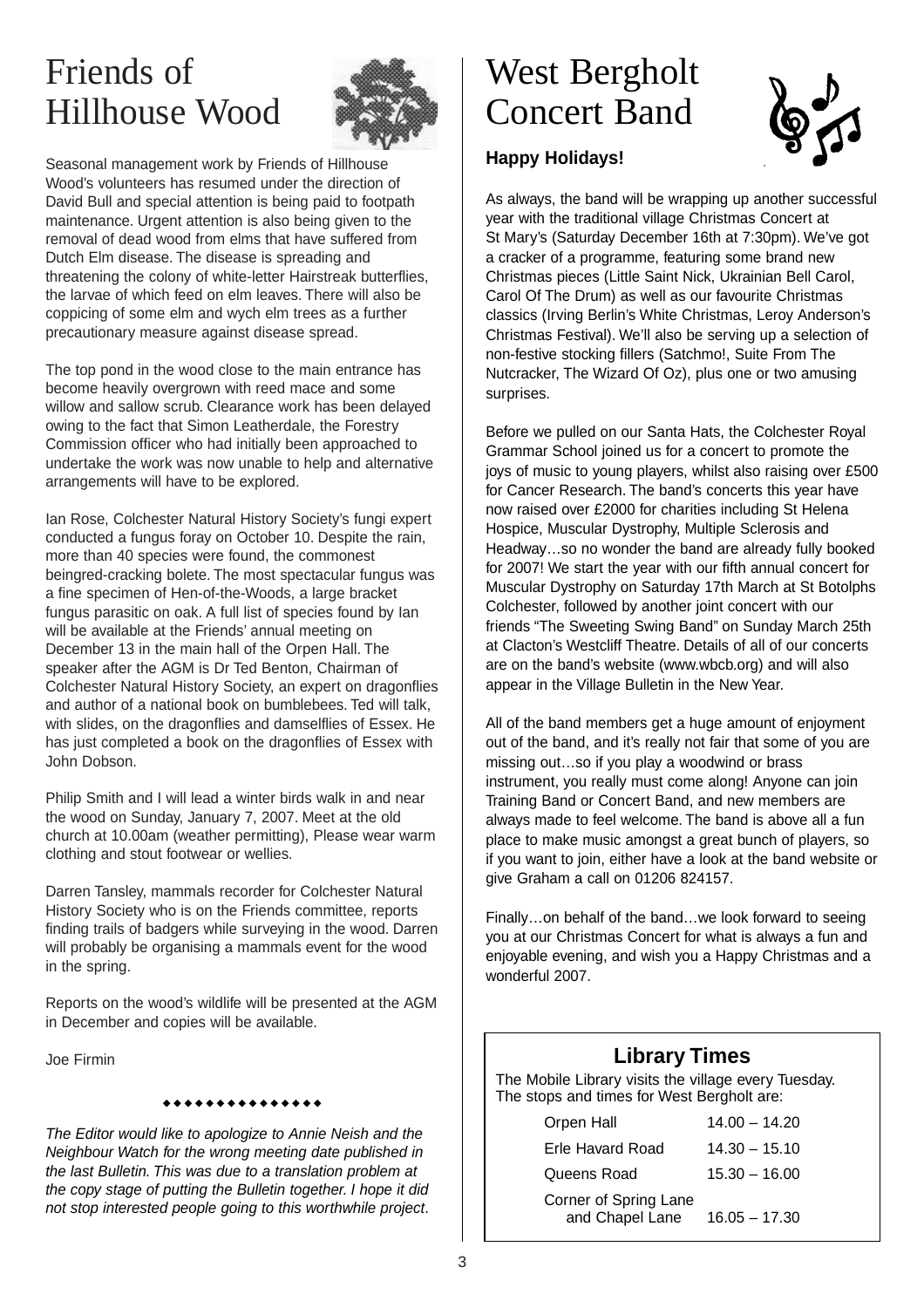

The Great and Little Horkesley Branch of The Royal British Legion which incorporates West Bergholt held their autumn Dinner at the newly refurbished 'Lion' at Leavenheath on Thursday 26th October.

Before the dinner all members and their partners, stood in homage whilst the names of the 15 members from the Colchester Garrison who were killed in Afghanistan recently were read out.

The 'Exhortation' was then spoken by our Chairman.

The remainder of the evening was enjoyed with the usual camaraderie of such occasions, with an enormous raffle and a lot of money being raised towards the Branch 'Poppy Appeal' fund

To find out more of our Branch, please contact the secretary, Mr Roger Drury, 01206 271454 or Hugh Brivent-Barnes 243717 who lives in the village.

#### \*\*\*\*\*\*\*\*\*\*\*\*\*

### Colne Valley Flower Club



Colne Valley Flower Club has come to the end of its programme for the year. Throughout the year we have enjoyed a varied programme of demonstrators, outings, open gardens and coffee mornings. We have had a successful fund raising year for our charity, The Alzheimer's Society, and look forward to presenting them with a cheque at our AGM on January 17th 2007. We welcome all members to the AGM and look forward to a varied programme of events for 2007.

New members and guests are always welcome to our meetings on the third Wednesday of the month in the Orpen Hall. Please call Clare Heyes on 241145 for more information.

#### \*\*\*\*\*\*\*\*\*\*\*\*\*

Stables and paddock for rent for up to 4 horses, situated in West Bergholt

Stable Block comprises of 4 individual stables and a communal tack room, electric lights, with 2500 litres of fresh water storage, with six acre grass paddock with further separate fenced area. Available December onwards, contract on an annual basis, £20 per week per horse.

Please contact Owen and Lois De'Ath by telephone - Day 01255 830355 or Evening 01206 241567.

### Workers Educational Association

Our next course starting 16th January 2007 will be on the History of UK Agriculture from the Enclosure Acts; it covers the main changes that have occurred in UK agriculture since the Enclosure Acts (mostly in the late 1700s) and how these changes affected farming prosperity. The main, more recent changes covered include scientific and technological growth of world agriculture, two World Wars and political intervention (including CAP). The tutor is Andrew Notman.

As usual the course duration is ten Tuesday evenings, 8pm to 9.40pm, at the Methodist Church Hall with its wheelchair access; LOOP system by prior request.

Course fees are Standard £40, Concessions £30 (for over 60s or income under £15,050pa). Those on income related benefits or JSA can enrol free.

If you are unsure whether this is really for you, please come and try the first evening free. Further information from the Secretary on 240791.

\*\*\*\*\*\*\*\*\*\*\*\*\*

### Orpen Players

For their Autumn production this year the Orpen Players served up a double bill of two One Act Plays. The first "3's Company" was written and directed



by David Wenden, who has been a member of the Group since his early twenties. A tragi-comedy it had a cast of four women portrayed by Jackie Grant, Debra Hornigold, Chrissie Wenden, and Jenny Deal. The second was a farce "Black Comedy" by Peter Shaffer, and was a directional debut for Will Hooper. Because of unforeseen circumstances Will had to step into the leading role as well. The other cast members were Robin Warnes, Colin Downer, Judith Drew, David Wenden, Mike Poole, Jackie Grant and Debra Hornigold. It was a fun filled evening and seemed to be enjoyed by all.

Make a date for the Pantomime 26th/27th January, and 2nd/3rd February 2007. A fun filled show for Family Entertainment "The Wind in the Willows" directed by Fiona Hunt.

At the North East Essex Theatre Guild awards evening held in Clacton in September, Colin Downer won the Award For Best Supporting Actor for his role as Crestwell the Butler in the Orps production of "Relative Values", directed by Joyce Lucking.

Colin Downer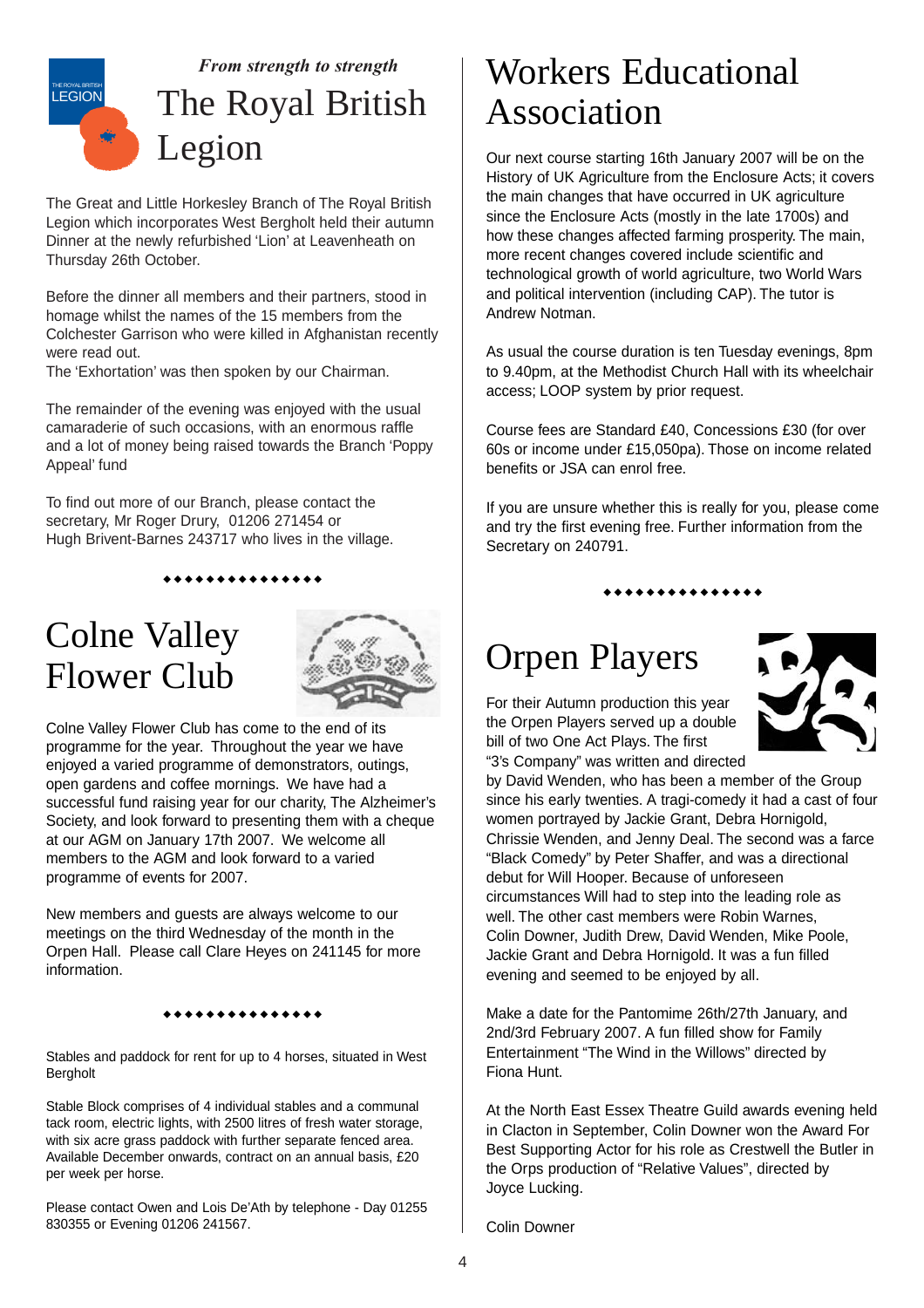### **Has your child missed a lot of school this year?**

Many children, especially when they start school for the first time, end up missing days here and there due to illness. Most of these days off are due to the usual childhood ailments such as coughs, colds, sore throats, earache, stomach upsets etc.

Before you go back to your GP for yet another course of antibiotics, consider the following facts:

Your GP will have told you that with very few exceptions, antibiotics are ineffective in the treatment of viral infections, only bacterial infections respond to antibiotic treatment. If your child is given antibiotics, their already overworked immune system now has to deal with them as well as the viral infection. There are increasing numbers of antibiotic resistant infections due to a past history of over prescribing of antibiotics.

Pharmaceutical drugs are not tested on children; the dosage is based on a percentage of the adult dose. This takes no account of growing children and their immature immune systems. Most childhood ailments such as sore throat, ear infections, coughs and colds are self limiting, your doctor will have told you to keep the child warm, rested, with plenty of fluids, this is sound advice and most children will soon be back on their feet.

Homeopathy can help to deal with mild infections, two remedies which are of particular use in coughs, colds, and sore throats are:

Pulsatilla which is most appropriate for a weepy, clingy child who is thirstless despite a fever and feels better for fresh air.

Bryonia can be useful for the child who wants to lie still, is thirsty for large quantities of cold water, has a dry painful cough and is worse for any type of movement.

However, repeated infections or episodes of illness need constitutional treatment by a professional homeopath. Constitutional treatment boosts the immune system so that your child is able to fight off infections without unpleasant side effects of pharmaceutical drugs. The homeopath will ask many questions in order to select the correct remedy for your child and you will be given the remedy in either soft tablet form or as a powder to be dissolved in water, both methods are easy for even the youngest child to take.

Visit the Society of Homeopath's website on www.homeopathy-soh.org for further information.

If you would like to know more about Homeopathy and how it can benefit your family's health, please visit my website www.homeopathyessex.org.uk or telephone 01206 241998.

Gillian Tyrrell, RSHom

### NWR Group



Having enjoyed the long, lazy days of

the summer during which time we read the book "Labyrinth" by Kate Mosse, we discussed it at our first meeting of the Autumn programme.

One of our most interesting evenings was listening to Nic Clarke recount his amazing experiences on the EverestMax Expedition - cycling from the lowest point to the base of the highest point in the world. Not content with cycling through so many countries and facing some interesting situations(!), they formed a team to climb Everest. Everyone felt quite humble by the end of Nic's presentation but very proud of a "local" lad's achievements and we raised nearly £200 towards the Expedition's three very worthwhile charities.

Our other topics have been Allotments, a History of Fashion, a telephonic Treasure Trail (otherwise known as a brain taxing quiz!), researching a well-known phrase or saying and we are about to confess who (alive or dead) we would like to invite to stay at Christmas and why! It should be very interesting! If anyone would like to come along one evening, please call Jane on 240167 or Shirley on 240588 for more information.

## West Bergholt Friendship Club



Our annual trip to Bury St Edmunds

once again enjoyed perfect weather. Members and friends explored the very busy market in Bury town centre and, after a bite to eat, were able to relax in the beautiful Abbey gardens before joining the coach for home.

The autumn programme began with the delayed annual garden party at Alcrofts Farm, held in mid-September during this year's prolonged summer.

Back in the Orpen Hall at the end of the month, Dorothy Winter read some more of the late Rev Harry Winter's memoirs covering the early part of his service in the army.

In October, sixteen of our members joined a 90-strong gathering of club members at Langenhoe village hall for the annual symposium of Age Concern Colchester Rural where they heard speakers from the library service, hospital management and the league of friends.

We are now looking forward to being entertained by children from Heathlands School in November and to our Christmas party in early December.

New members are always welcome. Club meetings take place at the Orpen Hall at 2pm on the second and fourth Thursdays in each month.

Gerda Rumsey, Chairman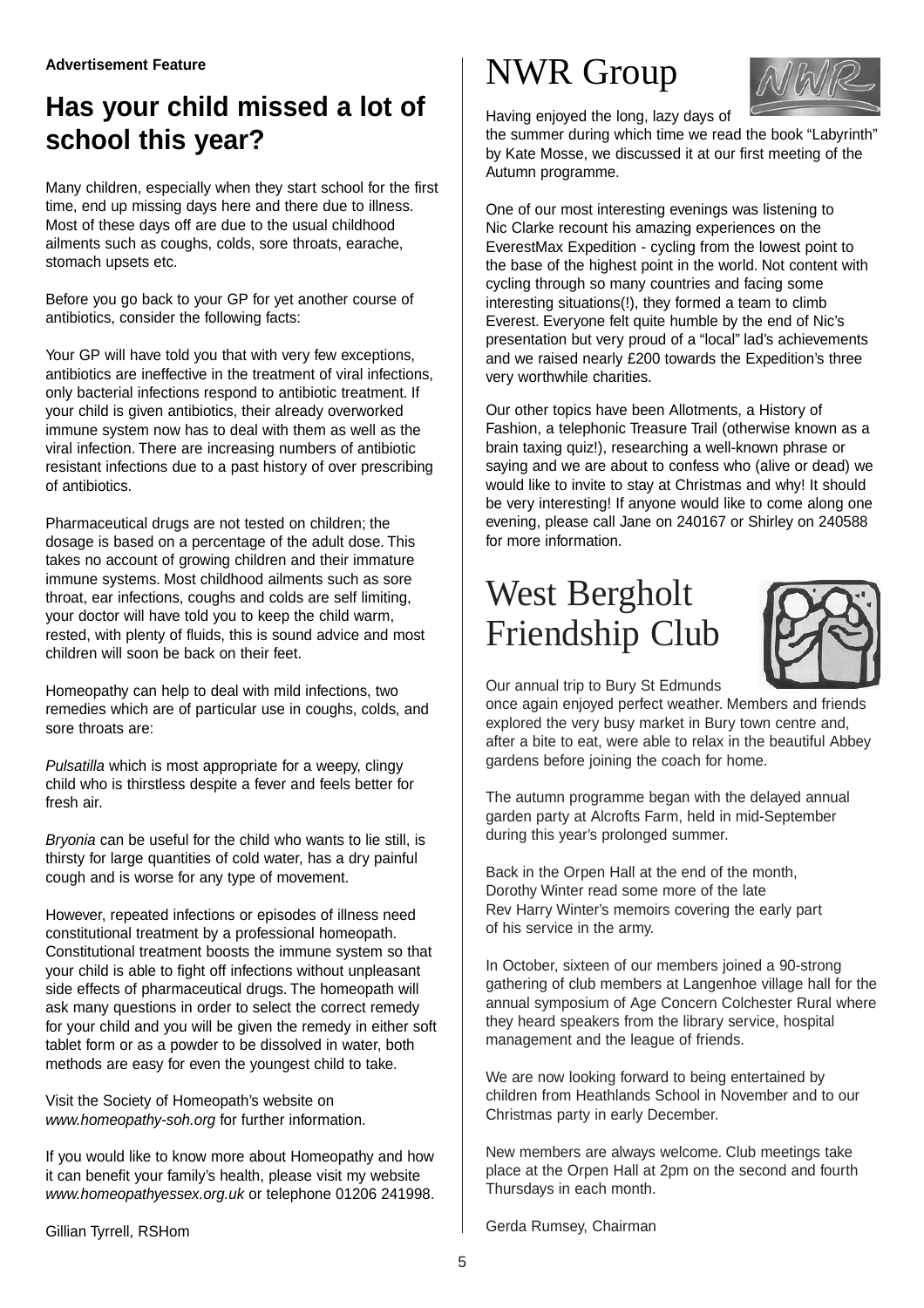# Methodist Church News

Our Gift and Parade Service on 3rd December begins a very busy time of year in our Church calendar. We welcome the uniformed organisations to take part on our morning service. Christmas gifts are donated to Women and Children at Colchester Refuge and the homeless who visit the Night Shelter and Beacon House.

The Candlelight Carol Service takes place on Sunday 17th December at 6.30pm followed by mince pies and coffee in the Church Hall after the service. Everyone is welcome at this traditional service of carols.

We hope to continue our Carol Singing around the village on Tuesday evening 19th December when we collect for National Children's Home. Come along and join us – we meet at 6.30pm at the Methodist Church Hall in Chapel Lane.

There will be a Christmas Eve service at our usual time of 11.00am, but no Christmas Day service as we will be joining Eight Ash Green Methodist Church at 10.00am.

From the New Year we will be holding Sunday morning services only. Regular meetings will continue as usual with Coffee Mornings, Village midweek Communion services and Women's Fellowship.

We are planning our Annual Village Quiz Night for March 24th 2007. Book this date in your diary and enter a team. The cost is £12.00 for a team of four. More details in the next Bulletin, or telephone 241969.

The Methodist Church is in urgent need of a

**PART TIME CLEANER for our Hall.**

Approximately 5 hours per week Telephone 241969 for more information



### **'CHRISTMAS SERVICE AND CAROLS BY CANDLELIGHT**

At St Mary's Old Church, Hall Road,West Bergholt.

#### **Sunday afternoon 17th December at 2.30**

Bring the family, and let's sing this lovely old historic church back to life. Dress up nice and warm.

### West Bergholt Gardeners' Association



Our autumn programme commenced in September, when we had an illustrated talk on new varieties of flowers and vegetables, following which we held our Annual General Meeting. In October a party of members paid an evening visit to E.W.King & Co of Kelvedon, where we enjoyed an interesting and informative tour of the seed processing plant, and in November we had a workshop-style presentation about Plant Association.

In December we have a Club Evening, when Steve Canham of Mill Race Garden Centre will be giving a talk on Fruit Tree Cultivation, as well as our usual pre-Christmas social event. In addition there will be a Plant and Garden Accessories Sales Table and members are invited to donate items and also, of course, to buy - all proceeds to Association funds. We skip January and our first meeting in 2007 is on February 19th when Matthew Tanton Brown of The Place for Plants, East Bergholt will chair a session of Gardeners' Question Time and all those attending are asked to come armed with questions…or cries for help!! Tracy Leverett of the RHS Hyde Hall Garden will join us on March 19th to talk about Wildflower Gardening and potential members or visitors are welcome to come along at 7.30pm to this and any of our meetings.

On a sadder note we have to report that Jack Prince has decided to stand down as Chairman after 26 years of valuable service to the Association by him and his wife, Marjorie, a long-time Committee member. Our members are very grateful to them both for their unstinting contribution and have elected Jack to be President of the Association. Allan Mullis has assumed the role of Chairman and Gordon Dean takes over from Ian Collin, who is also standing down after several years as Secretary.

West Bergholt is fortunate to have an active Gardeners' Association and we look forward to seeing new faces - the cost of membership is very modest and the programme has something for everyone...do come along.

#### **Village Photographic Competition**

The West Bergholt Women's Institute Coffee Morning and Photographic competition was very successful. A large number of photos were entered and the judge, Keith Fletcher, congratulated all the entrants on the high standard of their photos.

Winners in each category were:

Coastal Scene – Lynne Jacobs Flora and Fauna – Stanley Dean Summer in West Bergholt – Joyce Hollock Family Fun – Lawrence Beeching Photo by a child under 12 – Sarah Jacobs

Certificates were presented to first, second and highly commended entries by WI President Joyce Woolhead.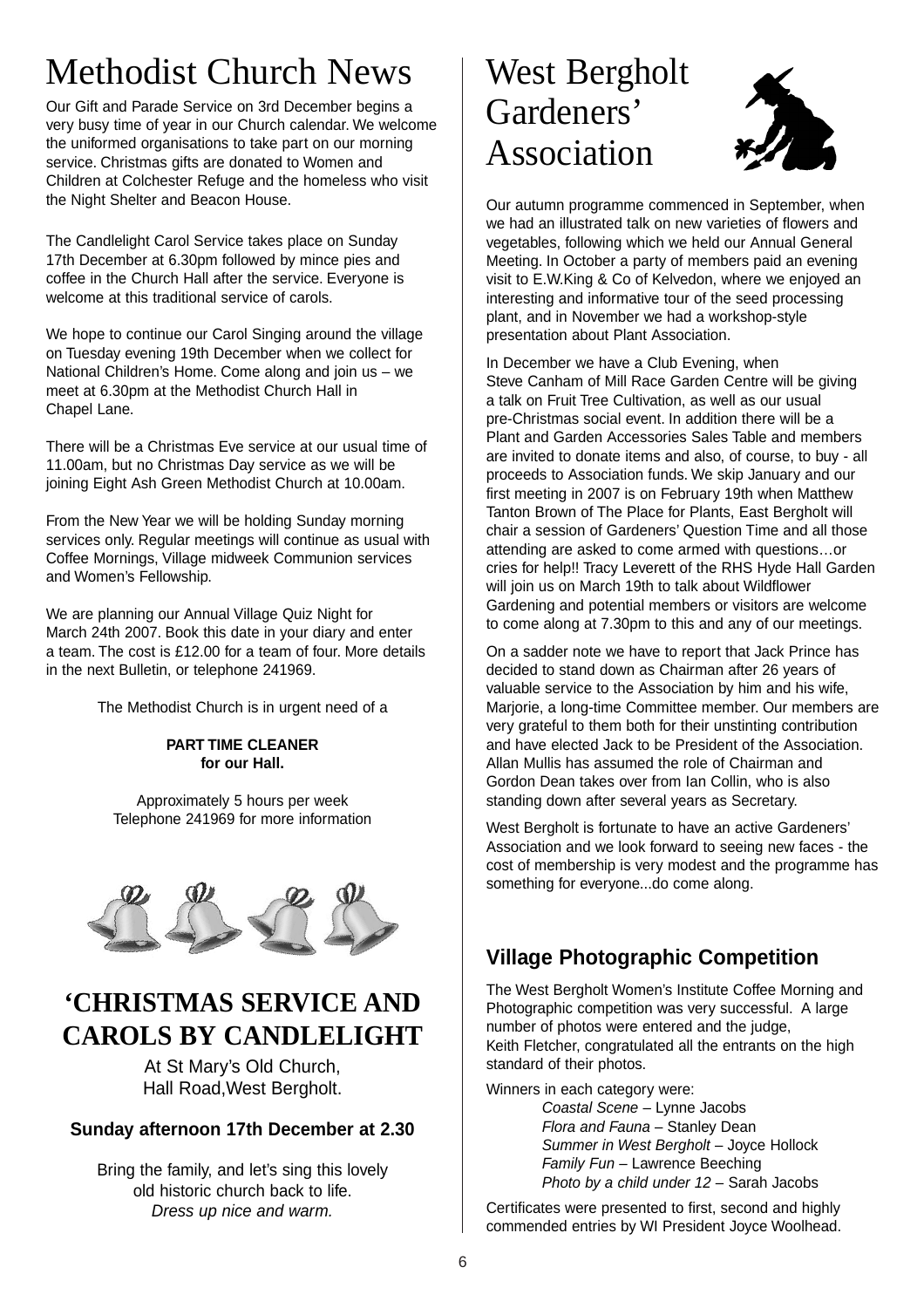## **Parish Plan questionnaire – Four prize draw winners!**

Following the inclusion of the questionnaire in September's edition of the Village Bulletin, 215 forms were returned in the boxes held at the Co-op, Ash's Convenience Store and the doctors' surgery.

Thank you to all of you who completed your questionnaires and many thanks also to the companies and individuals who provided the prizes. The draw has now been made and the four winners are as follows:

Co-op hamper – Barry Thomson Meal for two at the White Hart – Andy Sparrow Half hour golf lesson – Tim and Claire Barton Pleasure flight – Keith and June Prichard

Rodney Wolton, Store Manager of the West Bergholt Co-op, and Eira Cursons, General

Assistant, presented Mr Thomson with his hamper on Wednesday 1 November.

The next step is the analysis of the results which will take place over the next few months. More information will be published in the March edition of the Bulletin and will soon be found on the village website at www.westbergholt.net, which is currently being revamped. We will shortly have a page dedicated to the Parish Plan so watch that space!

For further information or to get involved with the Parish Plan, please contact Catherine Bailey, Secretary of the West Bergholt Parish Plan Group by e-mailing: catherine@bailey72.co.uk.

Jo Goldthorpe, Publicity Officer



Mr Thomson is presented with his hamper by Rodney Wolton and Eira Cursons of the Co-op.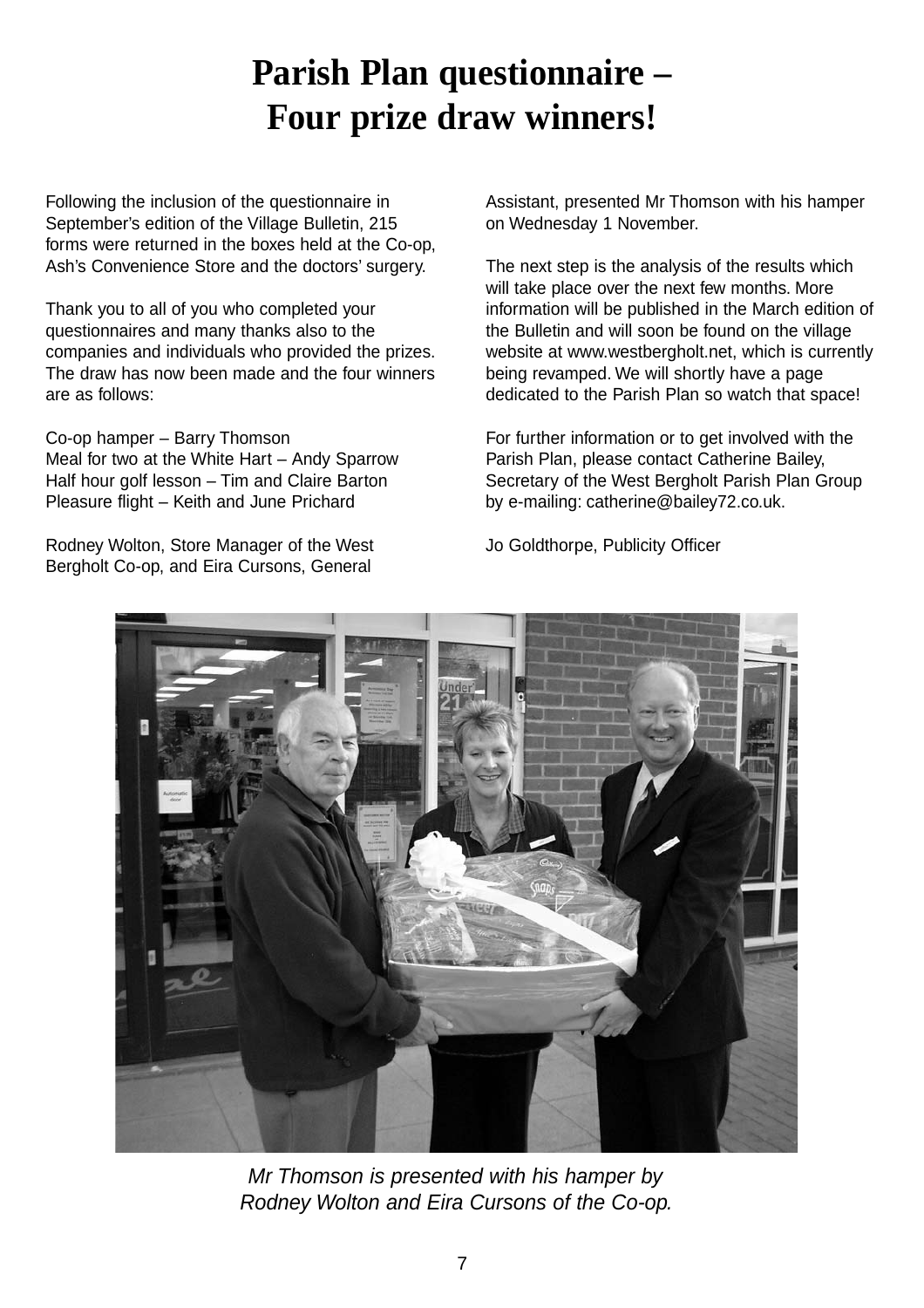### **PROJECTS ARRANGED BY THE PARISH COUNCIL**



**Security Doors for the Orpen Hall and the Social Club**

#### **Poors Field Entrance (still to be completed by Essex County Council)**





**Play Area Phases One and Two**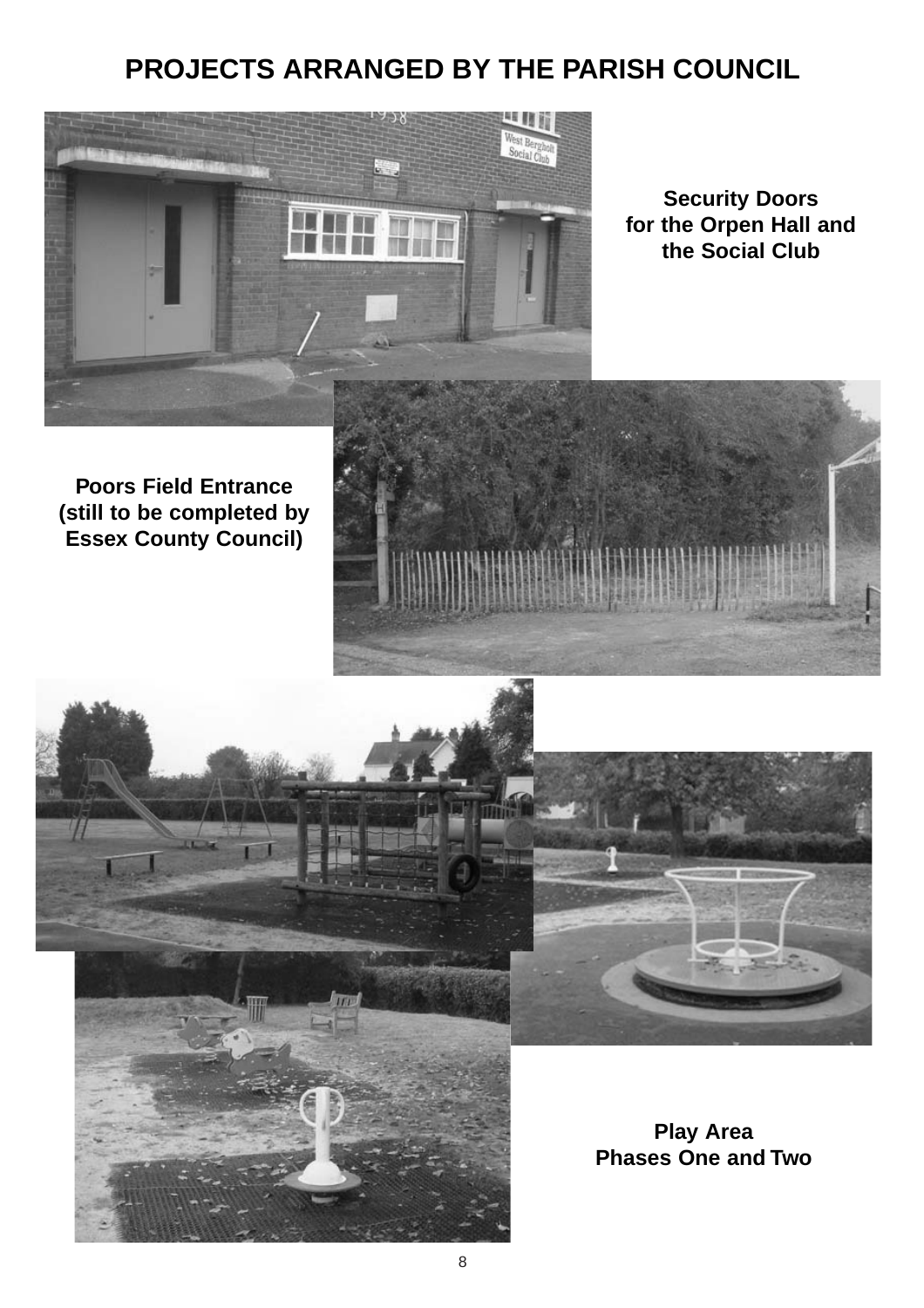# **West Bergholt Parish Council News**

#### **Hall Committee**

David Short and Chris Stevenson have joined the Parish Council and serve on the Hall Committee. Bernard Colbron has vacated the position of chair person and Bob Tyrell has taken it on temporarliy.

The hall bookings are filling up week days and weekends alike. Hirers are advised to book the date required before confirming with their suppliers and entertainers.

New security doors have now been fitted to the Orpen Hall and Social Club entrances. Repairs and replacements to the roof of the halls has been completed. Most of the roof problems are due to vandlism in the night hours. Phase two of the CCTV project is under way. This will cover areas of the hall and social club that were not included in phase one. The Hall Committee agreed at its last meeting to put in place a rolling five year plan for improving the fabric of the hall. This may include new windows, re-surfacing and marking out the car park, new central heating including all the radiators and other projects.

#### **Environment Committee**

Harry Stone has joined the Parish Council and serves on the Environment Committee.

The committee has been busy organising work around the village. All the hedges have been cut and trees lopped. A few trees have been identified with problems and the committee will consult a tree surgeon to look at the work involved and ask for a quote.

Someone from the highways department is inspecting all the villages in Colchester Borough with regard to road/path repairs. Whilst visiting West Bergholt a number of problems were hightlighted. Immediate work was carried out at the junctions of Queens Road/Bourne Road and New Chuch Road/Chapel Road. Essex County Council is due to complete the work at the entrance to Poors Field in 2007. The gate at the Colchester Road entrance to the Poors field needs replacing. An estimate for this work is being obtained before any work is undertaken.

The allotment holders have selected a committee to represent them to liaise with the Parish Council. They have held meetings on and off the allotments to discuss various points. Harry Stone, Chair of the Allotment Committee has agreed to pass on any comments to the Environment Committee.

#### **Planning Committee.**

The committee has had quite a few planning applications to deal with. They have been returned to Colchester Bourough Council with comments. Plans are available to view from Colchester Borough Planning or as reported in the press.

#### **Finance Committee**

Andrew Savage (Chair of the Committee) and Val Walsom (Parish Clerk) have continued to source grants for the various projects in the village. The CCTV and playground equipment were part grant funded. By using grants from various sources it puts no pressure on the precept of the Parish of West Bergholt.

All committees have been hard at work on formulating budgets for 2007. These have to be ready for December as they are sent to Colchester Borough Council for scrutiny.

#### **Other Information**

The Parish Council has been informed that work is to start on the Colchester Road bridge over the A12. The work is to start in January 2007 and be completed by June 2007 (subject to weather conditions).

**www.westbergholt.net** is the address of the new village web site. It contains many reports and information about village groups as well as information about the Parish Council.

### **THE PARISH COUNCIL NEEDS YOU**

**WEST BERGHOLT PARISH COUNCIL** is compiling a list of local trades people who would be interested in carrying out small works at the **Orpen Hall** on a commercial hourly or fixed rate, possibly at short notice in the case of plumbing heating or electrical failure. **We need to hear from** the following local tradespersons:

**Plumbers** (with domestic and commercial experience), **Electricians**,

**Plasterers, Carpenters, Roofers** and **Decorators** Please contact or send your details to the Parish Clerk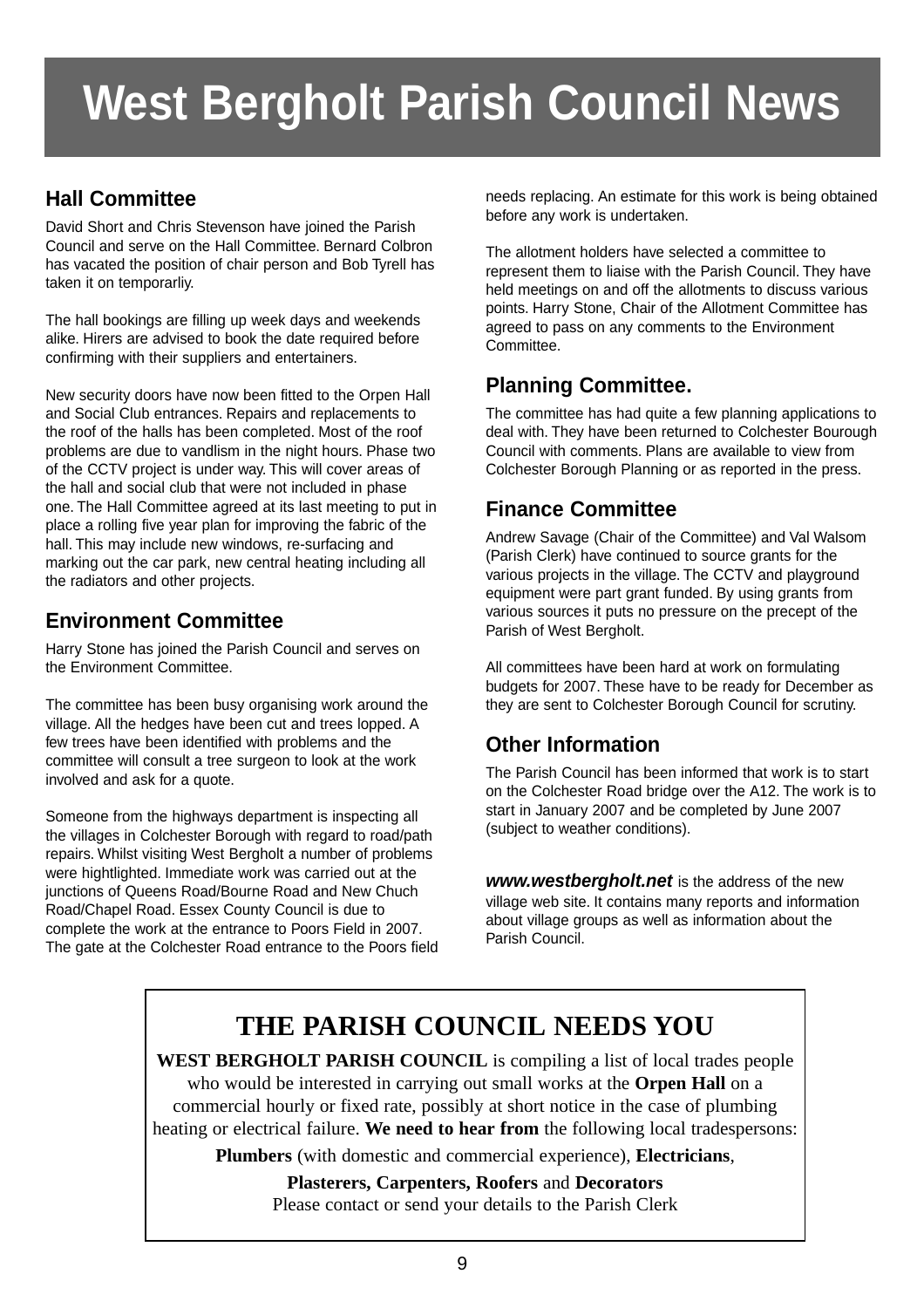# West Bergholt Local History Group



AUGUST - On our last 'away' meeting we visited Halstead Post Box museum. On display were many boxes from various locations and periods. As well as looking at the boxes we were told about the background and the way they were made..

SEPTEMBER - We welcomed Richard Shackle who gave a talk about Cooks Hall. Aided by slides, he took us through the buildings and gave us an insight into the way they were extended and altered over many years.

OCTOBER - We were shown the many aspects of Harwich buildings. Our speaker compared before and after restorations to give us an idea of the way the Harwich Society are trying to preserve the historic buildings.

NOVEMBER there will be a talk about historic Sudbury. The history group have a break in December and meet again on 10th January 2007.

### \*\*\*\*\*\*\*\*\*\*\*\*\*

#### **SUFFOLK HORSES**

During the winter Suffolk Punches will continue working in the traditional way on the Anchor Inn Heritage Farm, adjoining the Anchor Inn in Nayland. Everyone is invited to come, entirely free of charge, to see the horses at work and to walk around the Anchor Inn Heritage Farm. The horses love an audience and visits by schools are especially welcome. Those working the heavy horses will always try to be as informative as they can and sometimes they let visitors "take the reins".

The conservation of the Suffolk horse (fondly known as the Suffolk Punch), East Anglia's only indigenous breed of heavy horse, is a crucial element of the Anchor Inn Heritage Farm. The breed is on the brink of extinction with only 370 registered pure bred Suffolks left in the world. We currently have 12 Suffolk Punches and are working hard to help prevent the breed from dying out by building up a breeding stock, promoting the horses whenever possible and providing a traditional working purpose for them.

The Suffolk Punches will be ploughing throughout the winter on the Anchor Inn Heritage Farm, which has been developed to restore traditional heritage farming to the local area and to supply a range of produce for the Anchor Inn restaurant. Uniquely one of our smaller Suffolk mares is being trained for the very precise work that is required to cultivate the vegetables and herbs used in the restaurant kitchen.

There is no charge for visiting any aspect of the Anchor Inn Heritage Farm but donations to the Suffolk Horse Society (registered charity No. 220756) will be much appreciated.

To find out exactly when the Suffolk Punches are working, weather and ground conditions permitting, please telephone 01206 262313.

#### **CONUNDRUMS FOR YOU TO SOLVE**

Answers on page 17

Example - 12 D of  $C =$  Twelve Days of Christmas

| 1.            | 4 W and a F     | 6  | 1 M and his D       |
|---------------|-----------------|----|---------------------|
| $\mathcal{P}$ | 90 D in a R A   |    | 16 O in a P         |
| 3             | 7 A W of the W  | 8  | 180 - H S in D      |
| 4             | 64 is E S       | 9  | 100 is $C$ in $R N$ |
| 5             | 13 in a $B$ $D$ | 10 | $1215 - QPT$        |

#### \*\*\*\*\*\*\*\*\*\*\*\*\*

#### **DATES FOR YOUR DIARY**

3rd December - Gift and Parade service - Methodist Church

- 16th December West Bergholt Concert Band St Mary's 7.30pm
- 17th December Carols by Candlelight St Mary's Old Church 2.30pm
- 17th December Candlelight Carol Service Methodist Church 6.30pm
- 19th December Carol singing around the village Methodist Church 6.30pm
- 7th January Hillhouse Wood walk Old Church 10am
- 16th January WEA, UK Agriculture Methodist Hall
- 26th & 27th January, 2nd & 3rd February Orpen Players Pantomime 'Wind in the Willows' - Orpen Hall

### **Editor's Korner**

In this edition some of the articles have had to be edited due to space constraints. Apologies to those contributors.

We welcome correspondence, by post or e-mail, as long as it includes the sender's full name and address, which could be withheld for publication if requested.

A relevant picture to accompany any submitted article would be welcome.

The editor reserves the right to cut or amend contributions for legal or space reasons.

#### **Bulletin contacts:**

Editor: Bernard Colbron 240297 E.mail: colbronb@tiscali.co.uk Advertising: Susan Swan 242319 Contributions: contact any member of the editorial board listed on the back page.

#### \*\*\*\*\*\*\*\*\*\*\*\*\*

MANOR GROVE FARM (opposite Treble Tile) Christmas Trees for sale (non needle drop), Special sizes to order. Farm Shop with Apples, our own Juice and fresh Vegetables.

Open Saturday/Sunday 10.00 until 3.00. December 2nd until 23rd December. Also Monday mornings 10 - 12. Contact : Kate Penrose 210225 or Beverley Kettell 241592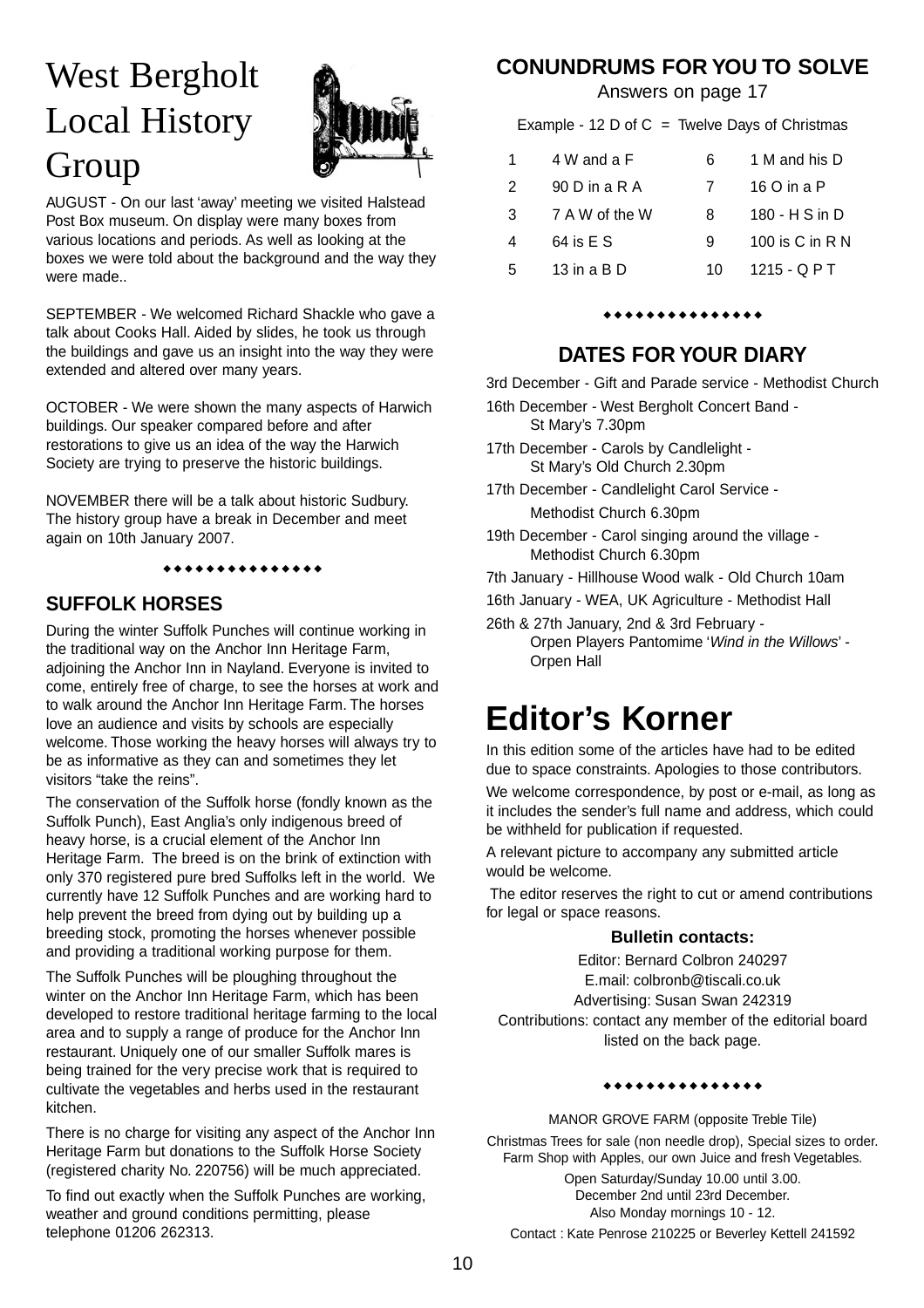# Heathlands School



Sadly, we said goodbye to Mrs Jan Cole, our Foundation

Stage Co-ordinator, at the end of last term after 11 years at Heathlands. Mrs Cole played an extensive part in setting up our Early Years facilities to enable the two-term intake we now have. Following Mrs Cole's retirement, we welcome Mrs Catherine Lewis as Foundation Stage Co-ordinator. Mrs Lewis has quickly become an effective member of the Heathlands' team.

Through careful management of our funds we have been able to replace the windows at the front of the school, resurface the junior school playground and make improvements to the boundary fences and gates.

Following the lengthy and very costly dispute regarding access to the school, the new boundaries have been created and the access road resurfaced.

We would like to remind parents to avoid parking dangerously at the beginning and end of the school day. We often receive complaints from residents about cars parked on corners and in front of driveways. Some parents are also stopping on the restricted area outside the school, which is an offence. Please make every effort to park safely.

The upper juniors visited Shakespeare's Globe and Tate Modern in October. They had a very exciting day and these are some of their observations about the original building:

"The original Globe burnt down on the 29th June 1613. They used a cannon for sound affects and a spark from the cannon hit the thatched roof and started to burn. Nobody died but one man's trousers got caught on fire. The whole Globe burnt down in 2 hours. There were only two doors for everybody to get out of."

"The Globe was made out of oak trees and it took 1000 trees for the wooden beams. It wasn't just made out of wood, but wattle and daub as well which is a mixture of cows' hair and plaster. To hold the walls together they used wooden nails."

Year Two visited the Planetarium and Sealife Centre in Southend. This visit was also very enjoyable and here are some of the children's comments about their day:

"We went on the coach and went to the Sealife Centre. We went to the rock pool. We talked about it. We got to stroke the starfish and the crabs. We walked through a big tunnel and sharks were all around us."

#### "Seahorse Facts

All seahorses can blend into most of their surroundings Seahorses eat little crustaceans, baby fish, shrimps and plankton.

Seahorses can swim upright.

Seahorses can look with one eve pointing left and one pointing right.

The mum seahorse lays the eggs and the dad looks after them.

The mum and dad stay together for their whole life.

Even though I am writing this at the end of October, signs of Christmas are very evident. Red and gold glitter has appeared in every nook and cranny. Members of staff are wandering around with reindeer, and Christmas tree shapes. It is only a matter of time before Christmas Carols will be ringing out of our new windows.

The staff and pupils of Heathlands wish you all a very merry Christmas and hope to see many of you at our Hollyberry Fayre on 1st December.

### Brownies

Brownies from both West Bergholt



Packs joined together for an outing to London recently. The Brownies visited the Guide Headquarters in Buckingham Palace Road and enjoyed going to the Guide ICANDO centre with lots of exciting activities.

It was a lovely warm day and everyone enjoyed a picnic lunch in St James' Park. The Mounted Lifeguards accompanied by a military band rode by, much to the delight of the Brownies. They were on their way to Change the Guard at Buckingham Palace, but as there were hundreds of spectators the Brownies could not get anywhere near to watch. However they enjoyed seeing the sights around Buckingham Palace and everyone had a wonderful day.





Team

#### SPOKEN ENGLISH

The dump was so full that it had to refuse more refuse. He could lead if he could get the lead out.

The soldier decided to desert the dessert in the desert. Since there is no time like the present, he thought it was time to present the present.

A bass was painted on the head of the bass drum.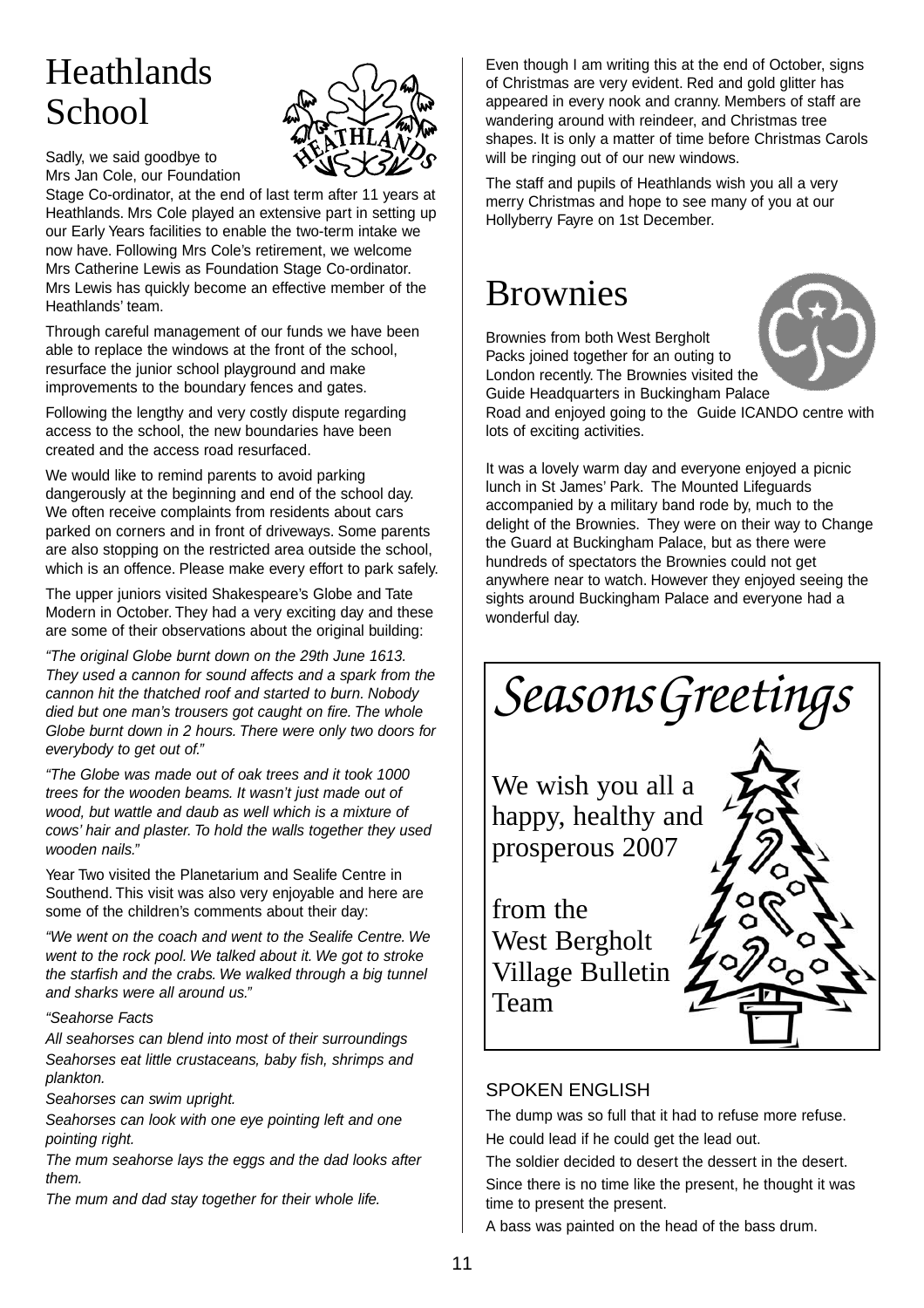# West Bergholt Women's Institute



Our Village Photographic Competition and

Exhibition in September was a very successful event. The quality of the photographs submitted was excellent and this made judging extremely difficult. What talented amateurs we have around the village!

We had a last minute change of speaker in October, the subject was to be 'Sugar & Spice' – but we certainly enjoyed the 'All Things Nice' – when our stand-in speaker, Jenny Handley arrived with delicious tubs of homemade ice cream for all our members, and told us about the family farm diversifying from Dairy Herd to Ice Cream Parlour.

'Three tarts and a Florist' was the title of a W.I. Show at the Cliffs Pavilion, Southend enjoyed by over 1000 W.I. members and arranged by the Essex Federation at the end of October.

We are looking forward to many more enjoyable meetings, why not come along to the Orpen Hall and join us!

# 1st West Bergholt Guides



Through wind, rain and boiling heat 1st West Bergholt Guides managed to have fun. The weather did not dampen our spirits.

Norjam 2006 started off with a huge opening ceremony, with thousands of Guides, Scouts and leaders turning up. We had to stay close because it was so easy for us to lose each other. Carol Bundock made an appearance on stage to welcome us all.

Throughout the week we took part in many activities. Each Guide managed to select their tickets and go off to their activity. They took part in all sorts of things, including skiing, sailing and Quad bikes.

Midweek there was a Christmas themed day. Julie Reinger came and made a live weather forecast.

We were all having so much fun we didn't want to leave. But, all good things come to an end and Norjam 2006 finished on a closing ceremony where everyone celebrated what a fun week they had taken part in.

Jacqueline Newman Young Leader

> $\bullet$ \*\*\*\*\*\*\*\*\*\*\*\*\*

English as Spoken The bandage was wound around the wound. The farm was used to produce produce.

#### St. Mary the Virgin, West Bergholt  $\frac{1}{2}$

Developing St.Mary's for a growing community

New year, new look for St Mary the Virgin, West Bergholt with only one final step to take in the process of gaining official approval for the plans to refurbish the Church. A date of 1st January 2007 has been set for work to begin in earnest. From then it is anticipated that contractors will begin the task of improving facilities in the building to include enhancing the heating, lighting and audio visual arrangements and replacing the pews with comfortable seating that can be arranged in a variety of ways depending on how the Church is being used. All these plans will have been given very detailed consideration by the Diocese. You can be assured that any changes will be to a high standard and in keeping with the Church and its mission in the village.

After Sunday 14th January, for a period of approximately seven weeks, Sunday services will be held in the hall at Heathlands School from 9.30am (more information on this to follow on Church and School notice boards). An alternative venue for our Thursday morning coffee (Open House) and Thursday afternoon tea (5"T"s) is currently being sought. Usage of the Church hall should continue unaffected during this time we hope.

This is an exciting time in the life of St. Mary's and the village as a whole. We are already blessed with having a beautiful 1000 year-old church on our doorstep (albeit unlit and unheated). Now we face the prospect of having a beautiful warm and welcoming church in the heart of our community.

\*\*\*\*\*\*\*\*\*\*\*\*\*

## West Bergholt Parent and Toddler Group



The Autumn term continues, with the

annual visit from Van Cols photographers, and lots of Christmas crafts and activities. We are looking forward to the Christmas party this year to be held at Leisure World on 11th December. All registered children will receive a Christmas present. 2007 promises to be busy with lots planned for the children and carers.

The group meets Mondays during term time 9.30-11.30am in the Methodist Hall.

New members are always welcome. For more information please call Rachel on 01206 242431 or Steph on 01206 843761.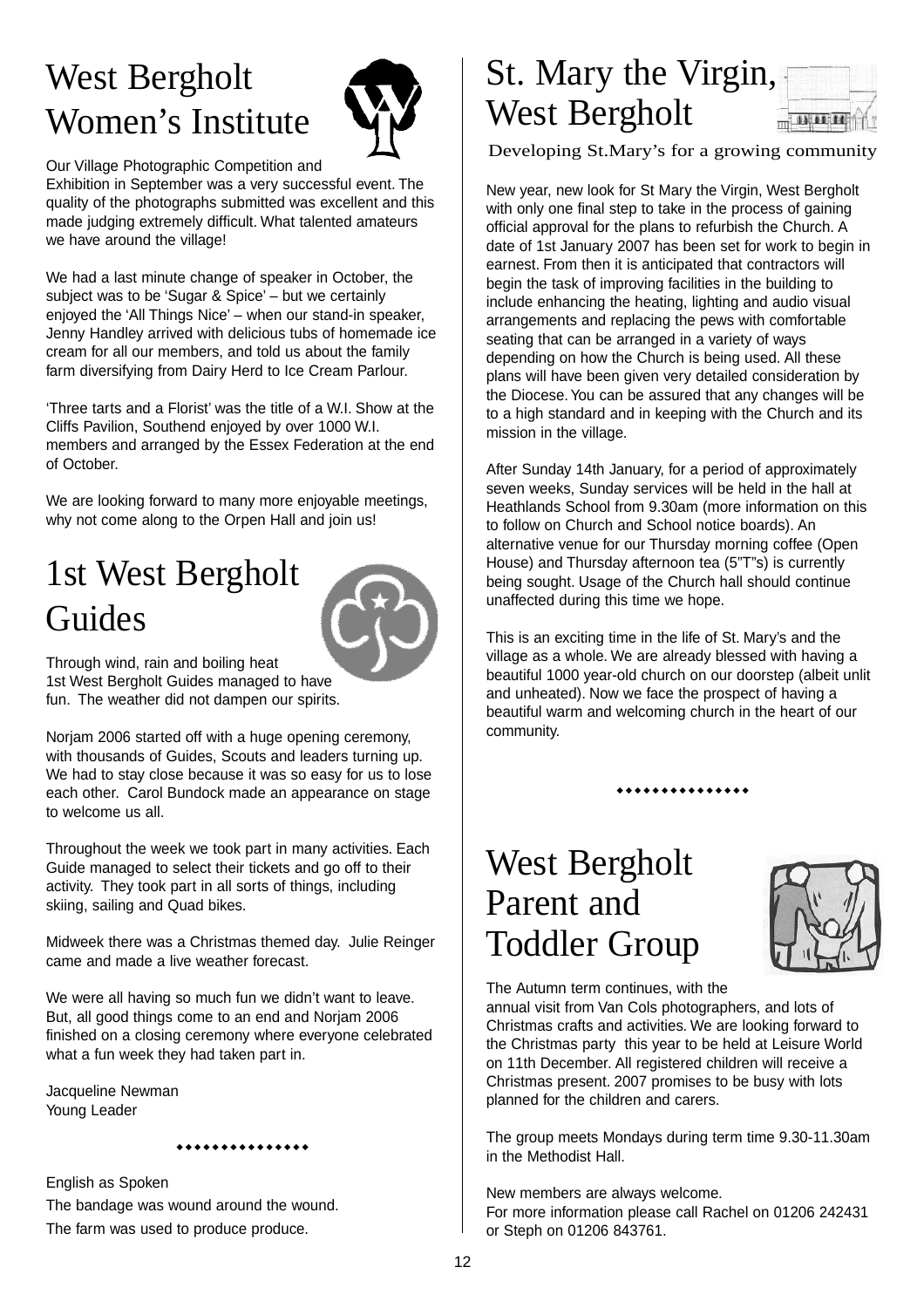### **Letters to the Editor**

The Bulletin editor Dear Sir,

The West Bergholt and Eight Ash Green Ward contribute two councillors to Colchester Borough Council. The name of John Lampon is legendary in this regard. Currently, our councillors are Jill Tod and Dennis Willetts. Dennis replaced the retiring David Cannon in May 2006; Jill will be standing for re-election in May 2007. All of these councillors have belonged to the Conservative Party.

There used to be a Branch of the Association in our Ward in which John Foreman was well known. Approximately ten years ago the Branch became inactive. This year has seen the reactivation of our Branch. Our inaugural meeting was attended by Bernard Jenkin, MP, as was our first fundraising event, a garden party with donkey rides. This took place at my home in Cooks Hall Lane in July.

Our next event will be a Safari Supper on Saturday 27th January 2007. The event is not restricted to current Conservative members. The invitation is extended to residents of our two villages.

Please would anyone interested in attending our Safari Supper or even host one of the courses please contact me on 241411.

Thank you very much, MG Harrington, Chairman

Dear Sir,

This is a special 'Thank you' to the lady – I don't know your name – who found my really poorly cat who had collapsed and brought him home to me. She was a real Good Samaritan.

I'd like her to know that he died peacefully in his own home a few hours later. I was so relieved to have him safely here as I had been searching for him.

A big thank-you to you. Please come and have a cup of coffee with me one day. The lady concerned knows me – or at least where I live – and I just wanted to acknowledge her kindness through the Bulletin.

Name and address supplied.

#### \*\*\*\*\*\*\*\*\*\*\*\*\*

#### FAMILIES of the VILLLAGE

#### MANOR GROVE FARM

Having been in the same family for over 35 years, it comes as somewhat of a surprise to Kate Penrose, owner of Manor Grove Farm, that new customers come along and declare, "We never knew you were here!".

Gordon Penrose, father of Stephen (a local vet) retired about four years' ago and the next generation now run the remaining third of the original orchards, which this year enjoyed a bumper crop.

Heathlands School has made several visits to see both the blossom and fruit and now the barn has some very fine artwork on the wall. Three years ago some new trees of traditional and Essex varieties were planted (at a time when growers were being paid to grub up their orchards) and these should give us some D'Arcy Spice, Blenheim Orange and Worcesters in a couple of years. Those in the know, or who spotted the sign at the end of Manor Road, came to pick pounds of fresh apples this October (one couple picked over 150 lbs.) and it makes a good outing for families keen to make blackberry and apple crumble!

The Penroses also own the field along Colchester Road, where, sadly, the Horse Chestnut trees have been ravaged by a new moth/fungal disease; these trees have probably been there for 100 years but will be taken down this winter and burned. Plans are afoot to replace them with Flowering Cherries, which will give spring colour in relatively few years, unless the Parish council wishes to suggest a viable alternative?

#### Answers to CONUNDRUMS on page 13

- 1 Four Weddings and a Funeral
- 2 Ninety Degrees in a Right Angle
- 3 Seven Ancient Wonders of the World
- 4 Sixty Four is Eight Squared
- 5 Thirteen in a Bakers Dozen
- 6 One Man and His Dog
- Sixteen Ounces in a Pound
- 8 One Hundred and Eighty Highest Score in Darts
- 9 Hundred is C in Roman Numerals
- 10 12.15 Quarter Past Twelve

# Table Tennis Club



St Mary's Table Tennis Club has entered five teams in the Colchester and District

Table Tennis League. For news of the teams, look in the Evening Gazette on Thursdays to see the results and reports of matches.

Beginners and more experienced players are welcome to Club Nights 7.30pm to 9pm held in St Mary's Church Hall, Church Close. The first night is free to try it out, and you can have tuition if you wish.

Please contact Marlene Smith on 240845 for more information..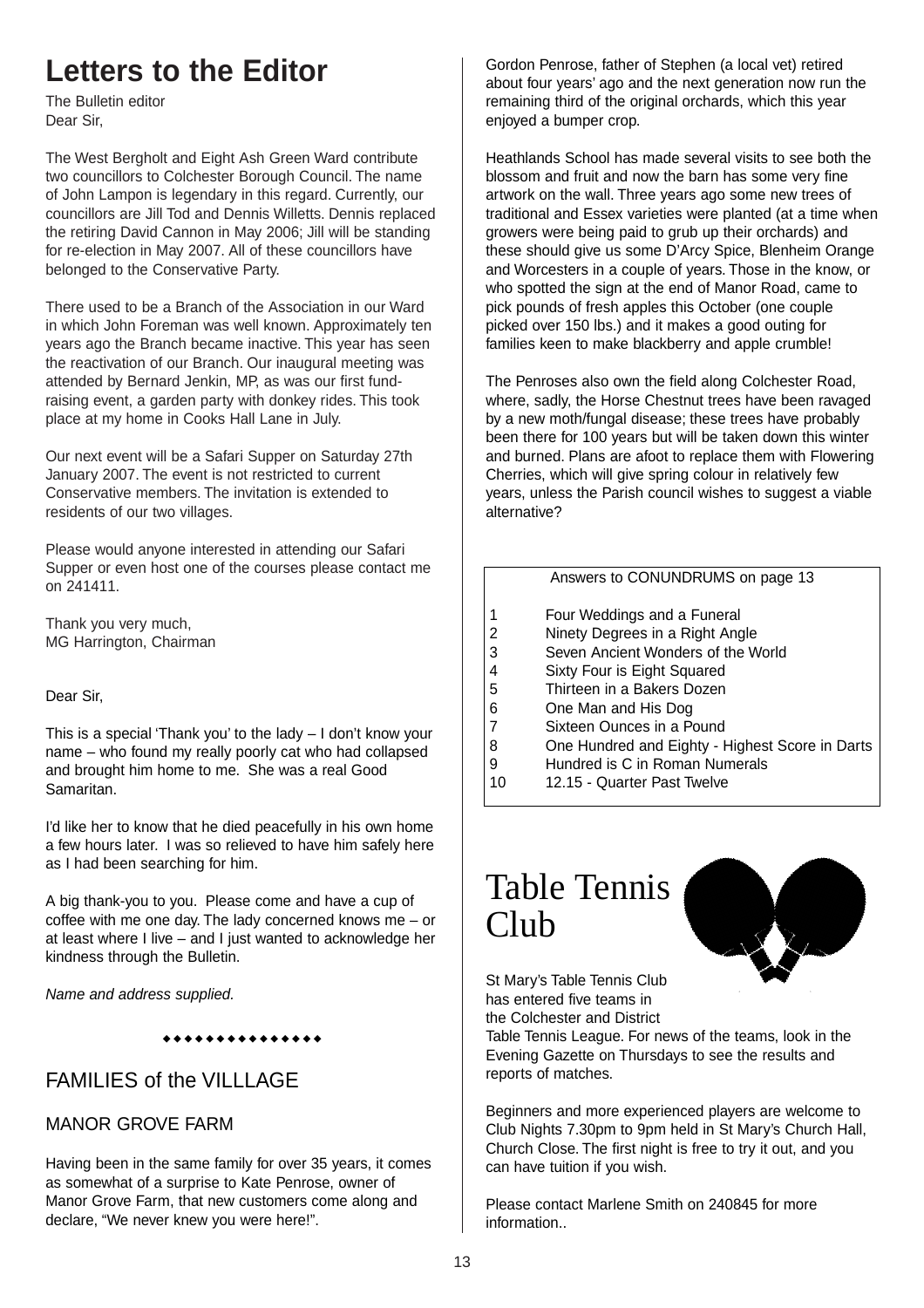### West Bergholt Indoor Bowls Club



Autumn brings the annual competitions to our programme, the Singles Competition is being held on club night to give all members possible a chance to play.

The Pairs competition and the Triples are to be played on a Sunday afternoon followed by a nice tea. The fours rinks are being played after Christmas.

The club has had a number of invitations for teams to play in competitions near and far as well as competing against the local teams who play in carpet bowl leagues. Our results are very good.

Nine members from the club played in the County Competition Team bowl, although we did not have a winning team member everyone thoroughly enjoyed the day.

Jan Lumb and Paul Leach have qualified for the finals of a pair's competition at Great Yeldham. We wish them the best of luck for finals day.

If you would like to join us for a pleasant evening's bowling and a cup of tea do come along at 7.15pm on a Thursday or Sunday evening. Ring 01206 240379 for further information.

## West Bergholt Cricket Club



Our 1st team had a good season in Division 1 of the North Essex League, finishing 5th. Our 2nd team struggled all season but managed to narrowly avoid relegation from Division 4.

The Colts had a good season considering it was the first time that the club was represented at three levels - Under 13, Under 14 and Under 15. All teams finished roughly midtable in their respective leagues. The new Kwik Cricket section had lots of fun and were represented at several local inter-club tournaments.

In early October the club held its annual Awards Presentation Evening at the pavilion in Manor Road. Of particular note were Nick Miller who won all the 1st XI batting awards and was the 1st team's Player of the Season; Neill Hunt went one step further winning all the performance related trophies for the 2nd XI. Colts' Players of the Season were Sean McGovern (Under13), George Northover (Under 14) and Sam Brookes (Under 15).

In the close season, the club is competing now in both the Braintree Indoor Cricket League and the Over 40's at the County Ground in Chelmsford.

The club is looking to recruit new members for next season and any seniors interested should contact Nigel Passmore on 240225 or Nigel@WebQffset.freeserve.co.uk; juniors should contact Peter Twydell on 241678 or petetwydell@fsmail.net.

#### **The club is looking for a new Groundsman to mow and prepare wickets.**

Contact Nigel Passmore for more information.

Nigel Passmore, Chairman.

## West Bergholt Football Club



Nine games into the season, and a familiar scenario. The first team are second in the Premier League, and the reserves halfway in Division One, with the first team currently enjoying a good cup run.

We have had a bit of a change in the management structure during the close season, with Kevin Ketley still running the first team, and Kevin Mather taking over the reserves, assisted by Jimmy McInnes. A big thank you is due to Terry Bethall for his efforts over several seasons in this difficult job.

The Three Peaks Challenge mentioned in the last Bulletin was a great fund raising success raising much needed cash for the Clubhouse project, and St Helena Hospice. Have a look on the website at some great photos and write up. Thanks to all who participated and contributed.

We held another successful Race Night in October and several club members spent a couple of weekends apple picking at Manor Farm again in aid of the Clubhouse funds, and thanks go to Owen and Lois De'Ath for this opportunity.

The junior football coaching sessions on Saturday mornings are still going strong, and proving even more popular, with continuing good attendances. Something we will be hoping to carry on with in the future.

We are looking for a trainer to take Wednesday evening training sessions, so if anyone is interested please contact the club for details.

Visit our website www. westbergholtfc.co.uk for the latest news and league tables.

MR Bell, Chairman